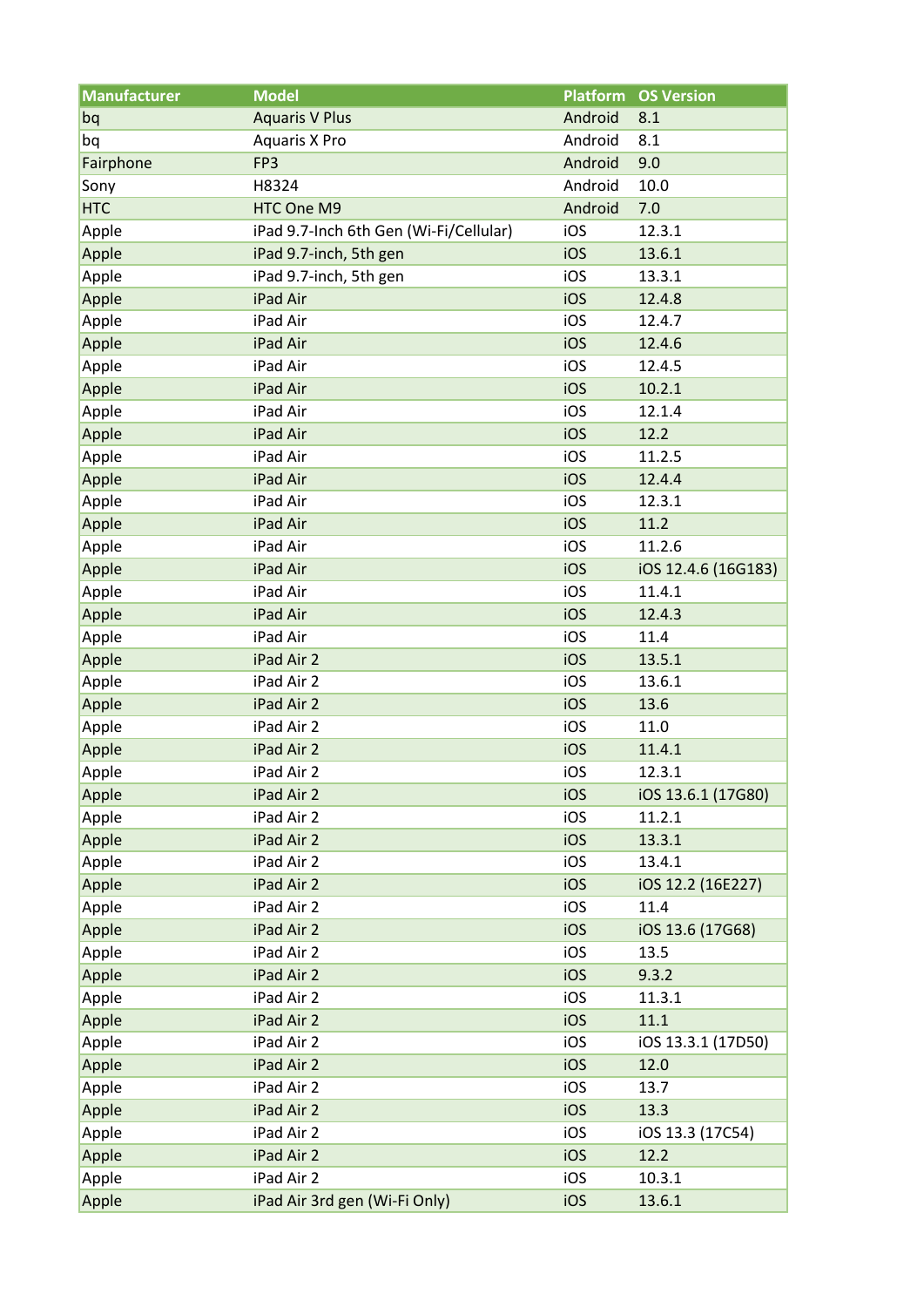| Apple | iPad Air 3rd gen (Wi-Fi/Cellular)          | iOS | 13.3                |
|-------|--------------------------------------------|-----|---------------------|
| Apple | iPad Mini                                  | iOS | 9.3.6               |
| Apple | iPad Mini 4                                | iOS | 13.4                |
| Apple | iPad Mini 4                                | iOS | 13.7                |
| Apple | iPad Mini 4                                | iOS | 13.4.1              |
| Apple | iPad Mini 4                                | iOS | 13.6                |
| Apple | iPad Mini 4                                | iOS | 13.5.1              |
| Apple | iPad mini with Retina display              | iOS | iOS 12.4.2 (16G114) |
| Apple | iPad Pro                                   | iOS | 13.5.1              |
| Apple | iPad Pro                                   | iOS | 13.6                |
| Apple | iPad Pro 10.5-inch                         | iOS | 13.6                |
| Apple | iPad Pro 10.5-inch                         | iOS | 13.3.1              |
| Apple | iPad Pro 10.5-inch                         | iOS | 13.6.1              |
| Apple | iPad Pro 10.5-inch                         | iOS | 13.5.1              |
| Apple | iPad Pro 10.5-inch                         | iOS | 12.3.1              |
| Apple | iPad Pro 10.5-inch                         | iOS | 13.4.1              |
| Apple | iPad Pro 10.5-inch                         | iOS | 13.7                |
| Apple | iPad Pro 10.5-inch                         | iOS | 12.2                |
| Apple | iPad Pro 10.5-inch                         | iOS | 13.3                |
| Apple | iPad Pro 10.5-inch                         | iOS | 12.1.4              |
| Apple | iPad Pro 10.5-inch                         | iOS | 12.4.1              |
| Apple | iPad Pro 10.5-inch                         | iOS | 13.2.3              |
| Apple | iPad Pro 10.5-inch                         | iOS | 13.1.2              |
| Apple | iPad Pro 10.5-inch                         | iOS | iOS 12.2 (16E227)   |
| Apple | iPad Pro 10.5-inch                         | iOS | 13.1.3              |
| Apple | iPad Pro 10.5-inch                         | iOS | 13.4                |
| Apple | iPad Pro 10.5-inch                         | iOS | 12.4                |
| Apple | iPad Pro 10.5-inch                         | iOS | 12.1.3              |
|       | iPad Pro 10.5-inch                         | iOS | 13.2                |
| Apple | iPad Pro 10.5-inch                         |     |                     |
| Apple |                                            | iOS | iOS 13.4 (17E255)   |
| Apple | iPad Pro 10.5-inch                         | iOS | 13.5                |
| Apple | iPad Pro 10.5-inch                         | iOS | iOS 13.4.1 (17E262) |
| Apple | iPad Pro 10.5-inch                         | iOS | 11.3                |
| Apple | iPad Pro 10.5-inch                         | iOS | iOS 13.3.1 (17D50)  |
| Apple | iPad Pro 10.5-inch                         | iOS | 12.0.1              |
| Apple | iPad Pro 11-inch                           | iOS | 13.6.1              |
| Apple | iPad Pro 11-inch                           | iOS | 13.5.1              |
| Apple | iPad Pro 11-inch                           | iOS | 13.3.1              |
| Apple | iPad Pro 11-inch                           | iOS | 13.6                |
| Apple | iPad Pro 11-inch                           | iOS | 13.4.1              |
| Apple | iPad Pro 11-inch                           | iOS | 13.1.2              |
| Apple | iPad Pro 11-inch                           | iOS | 13.3                |
| Apple | iPad Pro 11-inch                           | iOS | 13.2.3              |
| Apple | iPad Pro 11-inch                           | iOS | iOS 13.5.1 (17F80)  |
| Apple | iPad Pro 11-inch                           | iOS | 12.3.1              |
| Apple | iPad Pro 11-inch                           | iOS | 12.4.1              |
| Apple | iPad Pro 11-inch                           | iOS | 13.7                |
| Apple | iPad Pro 11-inch                           | iOS | 13.5                |
| Apple | iPad Pro 11-inch, 2nd gen (Wi-Fi/Cellular) | iOS | 13.6.1              |
| Apple | iPad Pro 12.9-inch, 2nd gen                | iOS | 13.5.1              |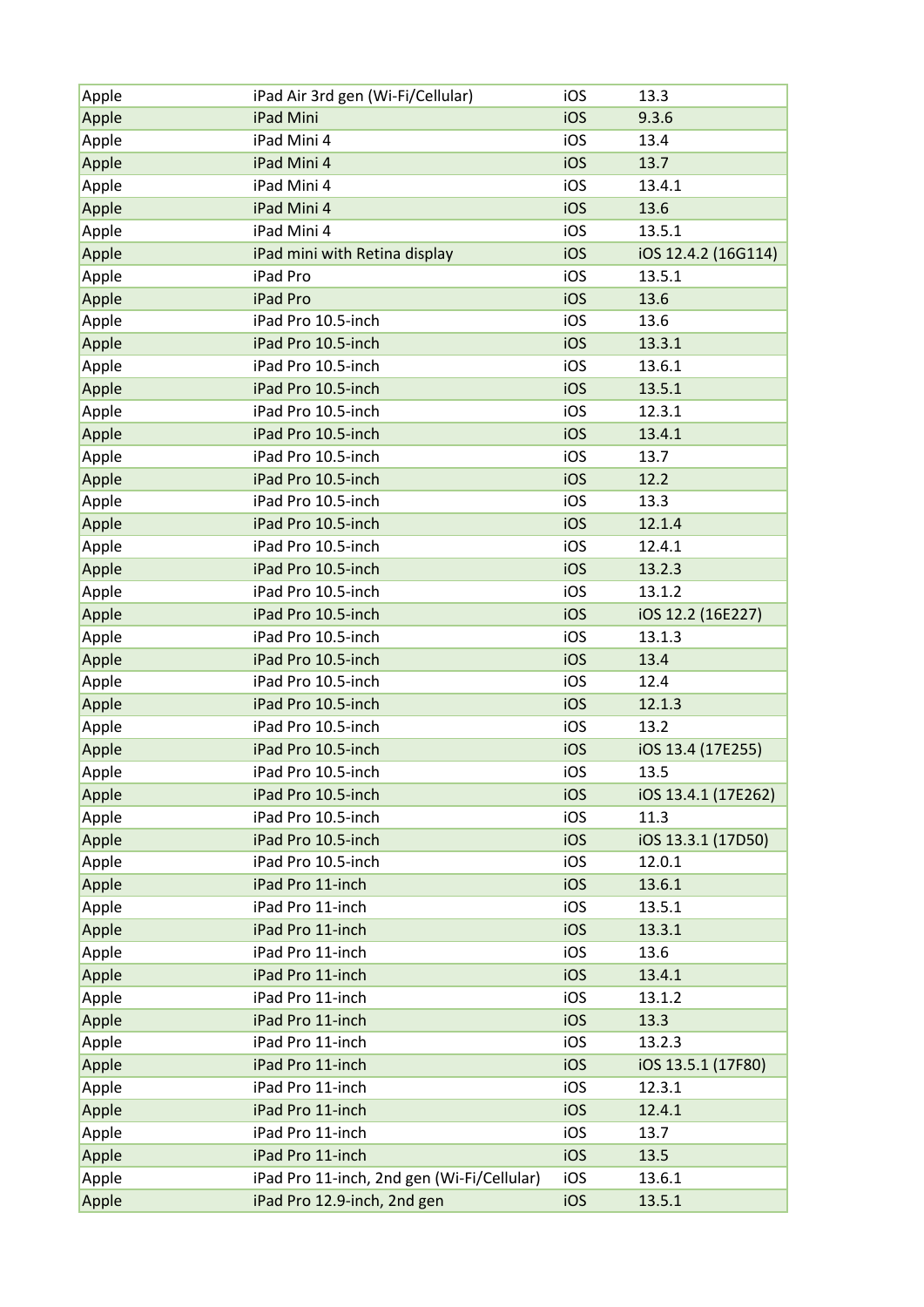| Apple          | iPad Pro 12.9-inch, 2nd gen | iOS | 13.3               |
|----------------|-----------------------------|-----|--------------------|
| Apple          | iPad Pro 12.9-inch, 2nd gen | iOS | 13.4.1             |
| Apple          | iPad Pro 12.9-inch, 2nd gen | iOS | 13.4               |
| Apple          | iPad Pro 12.9-inch, 2nd gen | iOS | 13.6.1             |
| Apple          | iPad Pro 12.9-inch, 2nd gen | iOS | 13.3.1             |
| Apple          | iPad Pro 12.9-inch, 2nd gen | iOS | 12.4.1             |
| Apple          | iPad Pro 12.9-inch, 2nd gen | iOS | 11.4.1             |
| Apple          | iPad Pro 12.9-inch, 2nd gen | iOS | 11.3               |
| Apple          | iPad Pro 12.9-inch, 2nd gen | iOS | 13.6               |
| Apple          | iPad Pro 12.9-inch, 3rd gen | iOS | 13.6               |
| Apple          | iPad Pro 12.9-inch, 3rd gen | iOS | 13.6.1             |
| Apple          | iPad Pro 12.9-inch, 3rd gen | iOS | 13.5.1             |
| Apple          | iPad Pro 9.7-inch           | iOS | 13.6.1             |
| Apple          | iPad Pro 9.7-inch           | iOS | 13.4.1             |
| Apple          | iPad Pro 9.7-inch           | iOS | 13.3.1             |
| Apple          | iPad Pro 9.7-inch           | iOS | 11.2.6             |
| Apple          | iPad Pro 9.7-inch           | iOS | 13.6               |
| Apple          | iPad Pro 9.7-inch           | iOS | 13.5.1             |
| Apple          | iPad Pro 9.7-inch           | iOS | 11.4               |
| Apple          | iPad Pro 9.7-inch           | iOS | 12.3.1             |
| Apple          | iPad Pro 9.7-inch           | iOS | 11.0.2             |
| Apple          | iPad Pro 9.7-inch           | iOS | 10.3.1             |
|                | iPad Pro 9.7-inch           | iOS | 13.1.2             |
| Apple<br>Apple | iPad Pro 9.7-inch           | iOS | 12.1.4             |
|                | iPad Pro 9.7-inch           | iOS | 13.7               |
| Apple          | iPad Pro 9.7-inch           | iOS | 11.4.1             |
| Apple          |                             |     |                    |
| Apple          | iPad Pro 9.7-inch           | iOS | 10.3.2             |
| Apple          | iPad Pro 9.7-inch           | iOS | 13.4               |
| Apple          | iPad Pro 9.7-inch           | iOS | 13.5               |
| Apple          | iPad Pro 9.7-inch           | iOS | 12.4.1             |
| Apple          | iPad Pro 9.7-inch           | iOS | 11.2.2             |
| Apple          | iPad Pro 9.7-inch           | iOS | 11.3               |
| Apple          | iPad Pro 9.7-inch           | iOS | 12.3               |
| Apple          | iPad Pro 9.7-inch           | iOS | iOS 13.5.1 (17F80) |
| Apple          | iPad Pro 9.7-inch           | iOS | 13.2.3             |
| Apple          | iPad Pro 9.7-inch           | iOS | 11.0.3             |
| Apple          | iPad, 4th gen               | iOS | 10.3.3             |
| Apple          | iPad, 4th gen               | iOS | iOS 10.2.1 (14D27) |
| Apple          | iPad, 4th gen               | iOS | 10.3.4             |
| Apple          | iPhone 11                   | iOS | 13.5.1             |
| Apple          | iPhone 11                   | iOS | 13.6               |
| Apple          | iPhone 11                   | iOS | 13.6.1             |
| Apple          | iPhone 11                   | iOS | iOS 13.3 (17C54)   |
| Apple          | iPhone 11 Pro               | iOS | 13.6.1             |
| Apple          | iPhone 11 Pro               | iOS | 13.6               |
| Apple          | iPhone 11 Pro               | iOS | 13.5.1             |
| Apple          | iPhone 11 Pro Max           | iOS | 13.6.1             |
| Apple          | iPhone 11 Pro Max           | iOS | 13.6               |
| Apple          | iPhone 11 Pro Max           | iOS | 13.5.1             |
| Apple          | iPhone 5                    | iOS | 10.3.4             |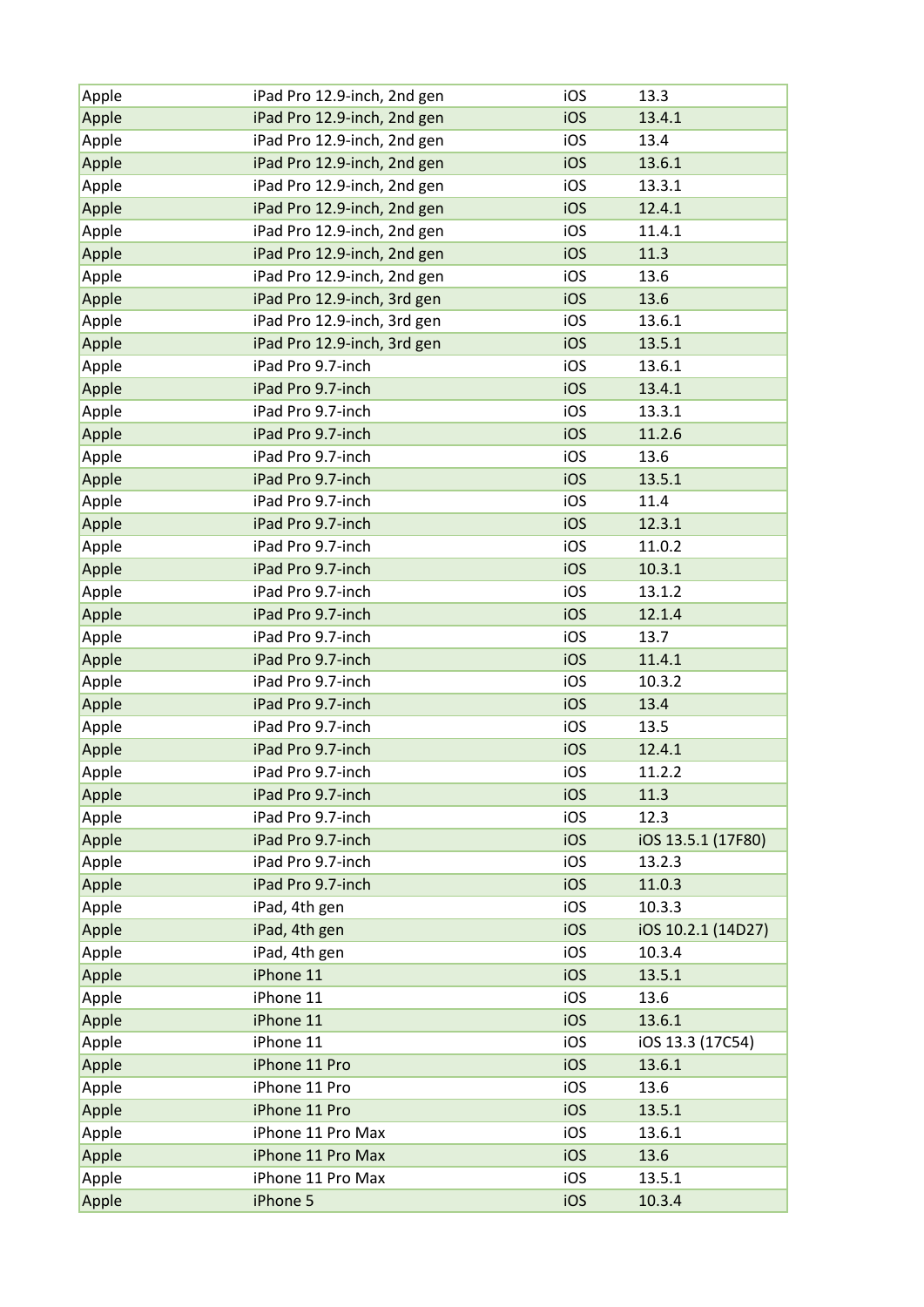| Apple | iPhone 5      | iOS | 10.3.3              |
|-------|---------------|-----|---------------------|
| Apple | iPhone 5s     | iOS | 12.4.8              |
| Apple | iPhone 5s     | iOS | 11.2.5              |
| Apple | iPhone 5s     | iOS | 12.4.7              |
| Apple | iPhone 5s     | iOS | 12.3.1              |
| Apple | iPhone 5s     | iOS | 12.4.5              |
| Apple | iPhone 5s     | iOS | 12.4.4              |
| Apple | iPhone 5s     | iOS | 12.4.6              |
| Apple | iPhone 5s     | iOS | 12.4.3              |
| Apple | iPhone 6      | iOS | 12.4.6              |
| Apple | iPhone 6      | iOS | 12.4.4              |
| Apple | iPhone 6      | iOS | 12.4.8              |
| Apple | iPhone 6      | iOS | 10.3.2              |
| Apple | iPhone 6      | iOS | 11.4.1              |
| Apple | iPhone 6      | iOS | iOS 12.4.5 (16G161) |
| Apple | iPhone 6      | iOS | 12.1                |
| Apple | iPhone 6      | iOS | 10.3.3              |
| Apple | iPhone 6      | iOS | iOS 12.4.6 (16G183) |
| Apple | iPhone 6      | iOS | 12.4.7              |
| Apple | iPhone 6      | iOS | 12.4.2              |
| Apple | iPhone 6      | iOS | 12.4.5              |
| Apple | iPhone 6      | iOS | 12.4.1              |
| Apple | iPhone 6      | iOS | 10.2.1              |
| Apple | iPhone 6      | iOS | 12.3.1              |
| Apple | iPhone 6      | iOS | 12.4.3              |
| Apple | iPhone 6      | iOS | 11.4                |
| Apple | iPhone 6      | iOS | 9.3.5               |
| Apple | iPhone 6      | iOS | 12.1.4              |
| Apple | iPhone 6      | iOS | iOS 12.4.8 (16G201) |
| Apple | iPhone 6 Plus | iOS | 12.4.8              |
| Apple | iPhone 6 Plus | iOS | 12.4.7              |
| Apple | iPhone 6 Plus | iOS | 12.4.6              |
| Apple | iPhone 6s     | iOS | 13.6.1              |
| Apple | iPhone 6s     | iOS | 10.3.3              |
| Apple | iPhone 6s     | iOS | 13.5.1              |
| Apple | iPhone 6s     | iOS | 13.1.2              |
| Apple | iPhone 6s     | iOS | 13.6                |
| Apple | iPhone 6s     | iOS | 13.3.1              |
| Apple | iPhone 6s     | iOS | 13.4.1              |
| Apple | iPhone 6s     | iOS | 11.2.5              |
| Apple | iPhone 6s     | iOS | 12.4.1              |
| Apple | iPhone 6s     | iOS | 12.3.1              |
| Apple | iPhone 6s     | iOS | 11.1.2              |
| Apple | iPhone 6s     | iOS | 13.7                |
| Apple | iPhone 6s     | iOS | 13.3                |
| Apple | iPhone 6s     | iOS | 10.1                |
| Apple | iPhone 6s     | iOS | 12.4                |
| Apple | iPhone 6s     | iOS | 12.2                |
| Apple | iPhone 6s     | iOS | iOS 13.3 (17C54)    |
| Apple | iPhone 6s     | iOS | iOS 12.3.1 (16F203) |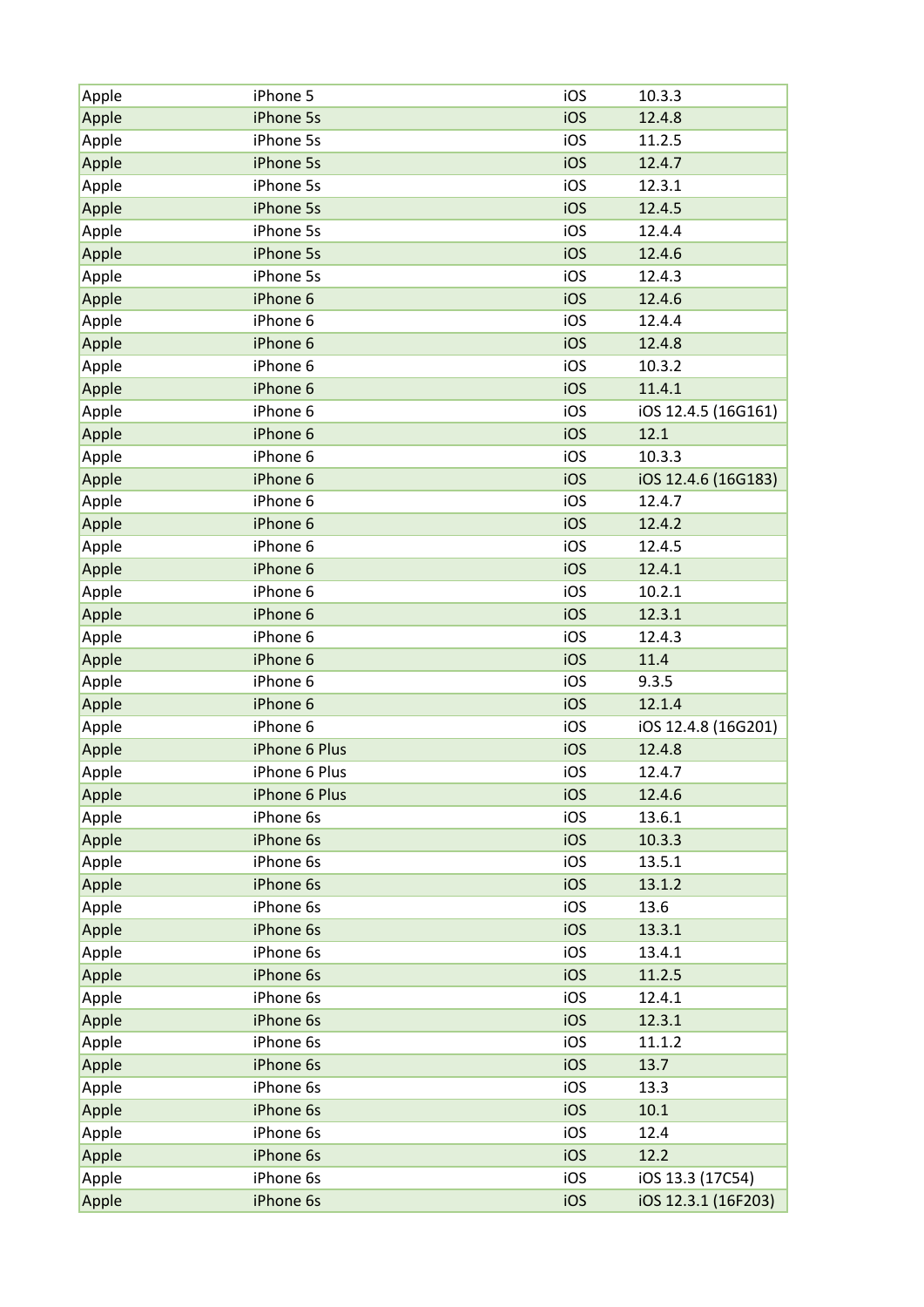| Apple | iPhone 6s      | iOS | 13.5                |
|-------|----------------|-----|---------------------|
| Apple | iPhone 6s      | iOS | iOS 13.6 (17G68)    |
| Apple | iPhone 6s      | iOS | iOS 13.6.1 (17G80)  |
| Apple | iPhone 6s      | iOS | 11.3.1              |
| Apple | iPhone 6s      | iOS | 11.4                |
| Apple | iPhone 6s      | iOS | 11.0.2              |
| Apple | iPhone 6s      | iOS | 12.1.4              |
| Apple | iPhone 6s Plus | iOS | 13.6.1              |
| Apple | iPhone 6s Plus | iOS | 13.7                |
| Apple | iPhone 6s Plus | iOS | 13.5.1              |
| Apple | iPhone 6s Plus | iOS | 13.6                |
| Apple | iPhone 7       | iOS | 13.5.1              |
| Apple | iPhone 7       | iOS | 13.4.1              |
| Apple | iPhone 7       | iOS | 13.6.1              |
| Apple | iPhone 7       | iOS | 13.6                |
| Apple | iPhone 7       | iOS | 12.3.1              |
| Apple | iPhone 7       | iOS | 13.5                |
| Apple | iPhone 7       | iOS | 13.7                |
| Apple | iPhone 7       | iOS | 12.4.1              |
| Apple | iPhone 7       | iOS | 13.3.1              |
| Apple | iPhone 7       | iOS | 13.3                |
| Apple | iPhone 7       | iOS | iOS 13.1 (17A844)   |
| Apple | iPhone 7       | iOS | iOS 13.5.1 (17F80)  |
|       | iPhone 7       | iOS | 13.4                |
| Apple | iPhone 7       | iOS | 11.0.3              |
| Apple | iPhone 7       | iOS | 11.4                |
| Apple |                |     |                     |
| Apple | iPhone 7       | iOS | 12.2                |
| Apple | iPhone 7       | iOS | 12.0                |
| Apple | iPhone 7       | iOS | 11.4.1              |
| Apple | iPhone 7       | iOS | 13.2.3              |
| Apple | iPhone 7       | iOS | 12.1.4              |
| Apple | iPhone 7       | iOS | 12.4                |
| Apple | iPhone 7       | iOS | 11.2.1              |
| Apple | iPhone 7       | iOS | 11.2.6              |
| Apple | iPhone 7       | iOS | 12.1                |
| Apple | iPhone 7       | iOS | 13.1.2              |
| Apple | iPhone 7       | iOS | 11.3                |
| Apple | iPhone 7       | iOS | 11.3.1              |
| Apple | iPhone 7       | iOS | iOS 13.1.1 (17A854) |
| Apple | iPhone 7       | iOS | iOS 13.3 (17C54)    |
| Apple | iPhone 7       | iOS | 13.1.3              |
| Apple | iPhone 7 Plus  | iOS | 13.6.1              |
| Apple | iPhone 7 Plus  | iOS | 13.6                |
| Apple | iPhone 7 Plus  | iOS | 13.4.1              |
| Apple | iPhone 7 Plus  | iOS | 13.7                |
| Apple | iPhone 7 Plus  | iOS | 13.5.1              |
| Apple | iPhone 8       | iOS | 13.6.1              |
| Apple | iPhone 8       | iOS | 13.6                |
| Apple | iPhone 8       | iOS | 13.5.1              |
| Apple | iPhone 8       | iOS | 13.3.1              |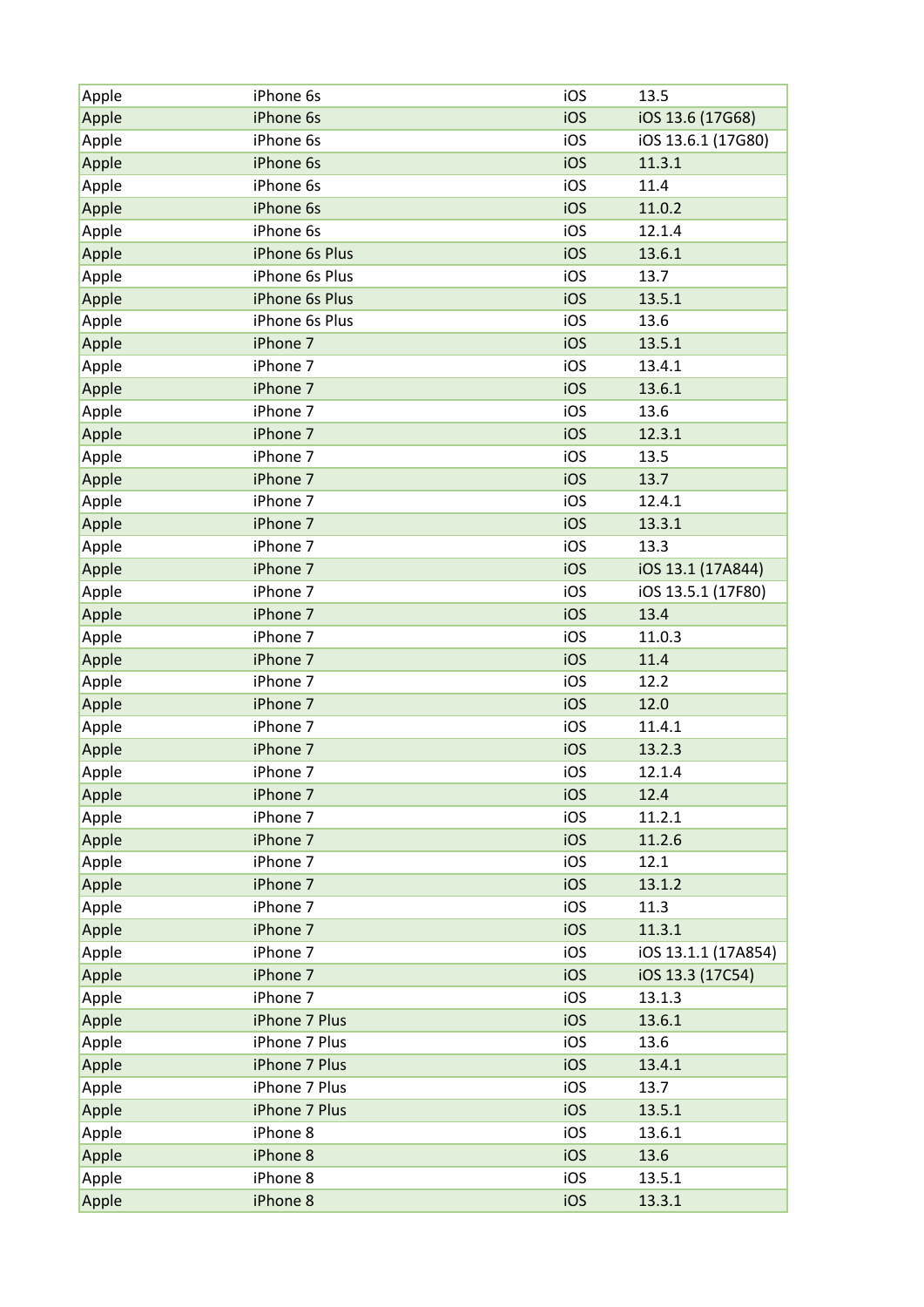| Apple | iPhone 8      | iOS | 12.1.3              |
|-------|---------------|-----|---------------------|
| Apple | iPhone 8      | iOS | 13.4                |
| Apple | iPhone 8      | iOS | 13.7                |
| Apple | iPhone 8      | iOS | 13.4.1              |
| Apple | iPhone 8      | iOS | 13.3                |
| Apple | iPhone 8      | iOS | iOS 13.1.2 (17A860) |
| Apple | iPhone 8      | iOS | 12.4.1              |
| Apple | iPhone 8      | iOS | 12.2                |
| Apple | iPhone 8      | iOS | 13.1.1              |
| Apple | iPhone 8      | iOS | iOS 12.3.1 (16F203) |
| Apple | iPhone 8      | iOS | 12.1                |
| Apple | iPhone 8      | iOS | 13.5                |
| Apple | iPhone 8      | iOS | 12.3.1              |
| Apple | iPhone 8      | iOS | iOS 13.6.1 (17G80)  |
| Apple | iPhone 8      | iOS | iOS 13.5.1 (17F80)  |
| Apple | iPhone 8      | iOS | iOS 12.4.1 (16G102) |
| Apple | iPhone 8      | iOS | 11.1.2              |
| Apple | iPhone 8      | iOS | 12.1.4              |
| Apple | iPhone 8      | iOS | iOS 13.1.3 (17A878) |
| Apple | iPhone 8      | iOS | 11.4.1              |
| Apple | iPhone 8      | iOS | 13.2.3              |
| Apple | iPhone 8      | iOS | 12.4                |
| Apple | iPhone 8      | iOS | 13.2.2              |
| Apple | iPhone 8      | iOS | 13.1.2              |
| Apple | iPhone 8      | iOS | 12.1.1              |
| Apple | iPhone 8      | iOS | iOS 13.6 (17G68)    |
| Apple | iPhone 8      | iOS | iOS 13.3.1 (17D50)  |
| Apple | iPhone 8      | iOS | 12.3                |
| Apple | iPhone 8      | iOS | iOS 13.3 (17C54)    |
| Apple | iPhone 8      | iOS | 14.0                |
| Apple | iPhone 8 Plus | iOS | 13.6.1              |
| Apple | iPhone 8 Plus | iOS | 13.7                |
| Apple | iPhone 8 Plus | iOS | 12.2                |
| Apple | iPhone 8 Plus | iOS | 13.5.1              |
| Apple | iPhone 8 Plus | iOS | 13.4.1              |
| Apple | iPhone SE     | iOS | 13.6                |
| Apple | iPhone SE     | iOS | 13.6.1              |
| Apple | iPhone SE     | iOS | 13.5.1              |
| Apple | iPhone SE     | iOS | 13.3.1              |
| Apple | iPhone SE     | iOS | 13.4.1              |
| Apple | iPhone SE     | iOS | 13.3                |
| Apple | iPhone SE     | iOS | 10.3.2              |
| Apple | iPhone SE     | iOS | 11.2.6              |
| Apple | iPhone SE     | iOS | 13.5                |
| Apple | iPhone SE     | iOS | iOS 13.1.2 (17A860) |
| Apple | iPhone SE     | iOS | iOS 13.3.1 (17D50)  |
| Apple | iPhone SE     | iOS | 13.1.2              |
| Apple | iPhone SE     | iOS | 12.4.1              |
| Apple | iPhone SE     | iOS | 12.1.2              |
| Apple | iPhone SE     | iOS | 12.2                |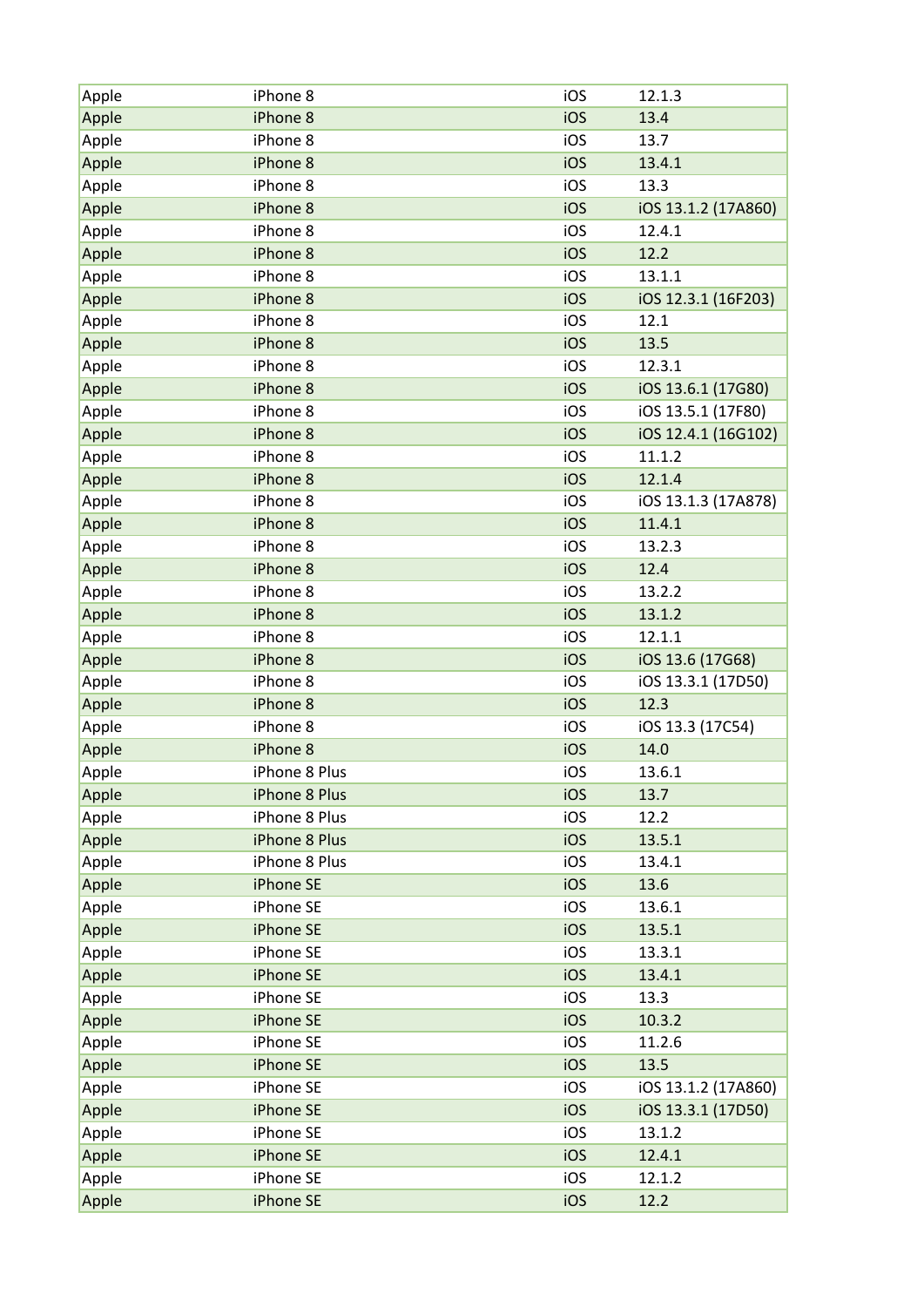| Apple | iPhone SE          | iOS | 13.7                |
|-------|--------------------|-----|---------------------|
| Apple | iPhone SE          | iOS | 11.4                |
| Apple | iPhone SE          | iOS | iOS 13.6 (17G68)    |
| Apple | iPhone SE          | iOS | 12.1.4              |
| Apple | iPhone SE          | iOS | iOS 13.5.1 (17F80)  |
| Apple | iPhone SE          | iOS | 13.2.2              |
| Apple | iPhone SE          | iOS | 13.4                |
| Apple | iPhone SE          | iOS | 11.0.3              |
| Apple | iPhone SE          | iOS | 12.3.1              |
| Apple | iPhone SE          | iOS | 11.3.1              |
| Apple | iPhone SE          | iOS | 13.2                |
| Apple | iPhone SE          | iOS | iOS 13.4.1 (17E262) |
| Apple | iPhone SE          | iOS | 11.4.1              |
| Apple | iPhone SE          | iOS | iOS 13.6.1 (17G80)  |
| Apple | iPhone SE, 2nd gen | iOS | 13.6                |
| Apple | iPhone SE, 2nd gen | iOS | 13.6.1              |
| Apple | iPhone X           | iOS | 13.6.1              |
| Apple | iPhone X           | iOS | 13.3.1              |
| Apple | iPhone X           | iOS | 13.6                |
| Apple | iPhone X           | iOS | 12.4.1              |
| Apple | iPhone X           | iOS | 13.5.1              |
| Apple | iPhone X           | iOS | 13.5                |
| Apple | iPhone X           | iOS | 13.4.1              |
| Apple | iPhone X           | iOS | 14.0                |
| Apple | iPhone X           | iOS | 13.7                |
| Apple | iPhone X           | iOS | 13.3                |
| Apple | iPhone X           | iOS | 13.2                |
| Apple | iPhone X           | iOS | 11.4                |
| Apple | iPhone X           | iOS | 12.4                |
| Apple | iPhone X           | iOS | iOS 13.3 (17C54)    |
| Apple | iPhone X           | iOS | iOS 13.6.1 (17G80)  |
| Apple | iPhone X           | iOS | 12.3.1              |
| Apple | iPhone X           | iOS | 11.2.2              |
| Apple | iPhone X           | iOS | 13.1.2              |
| Apple | iPhone XR          | iOS | 13.1.2              |
| Apple | iPhone XR          | iOS | 13.6                |
| Apple | iPhone XR          | iOS | 13.5.1              |
| Apple | iPhone XR          | iOS | 13.6.1              |
| Apple | iPhone XR          | iOS | 13.3.1              |
| Apple | iPhone XR          | iOS | 13.7                |
| Apple | iPhone XR          | iOS | 13.4.1              |
| Apple | iPhone XR          | iOS | iOS 13.1.3 (17A878) |
| Apple | iPhone XR          | iOS | 13.4                |
| Apple | iPhone XR          | iOS | 12.4.1              |
| Apple | iPhone XR          | iOS | 13.3                |
| Apple | iPhone XR          | iOS | iOS 13.3 (17C54)    |
| Apple | iPhone XR          | iOS | 13.2.3              |
| Apple | iPhone XR          | iOS | 12.4                |
| Apple | iPhone XR          | iOS | iOS 13.2.3 (17B111) |
| Apple | iPhone XR          | iOS | 13.5                |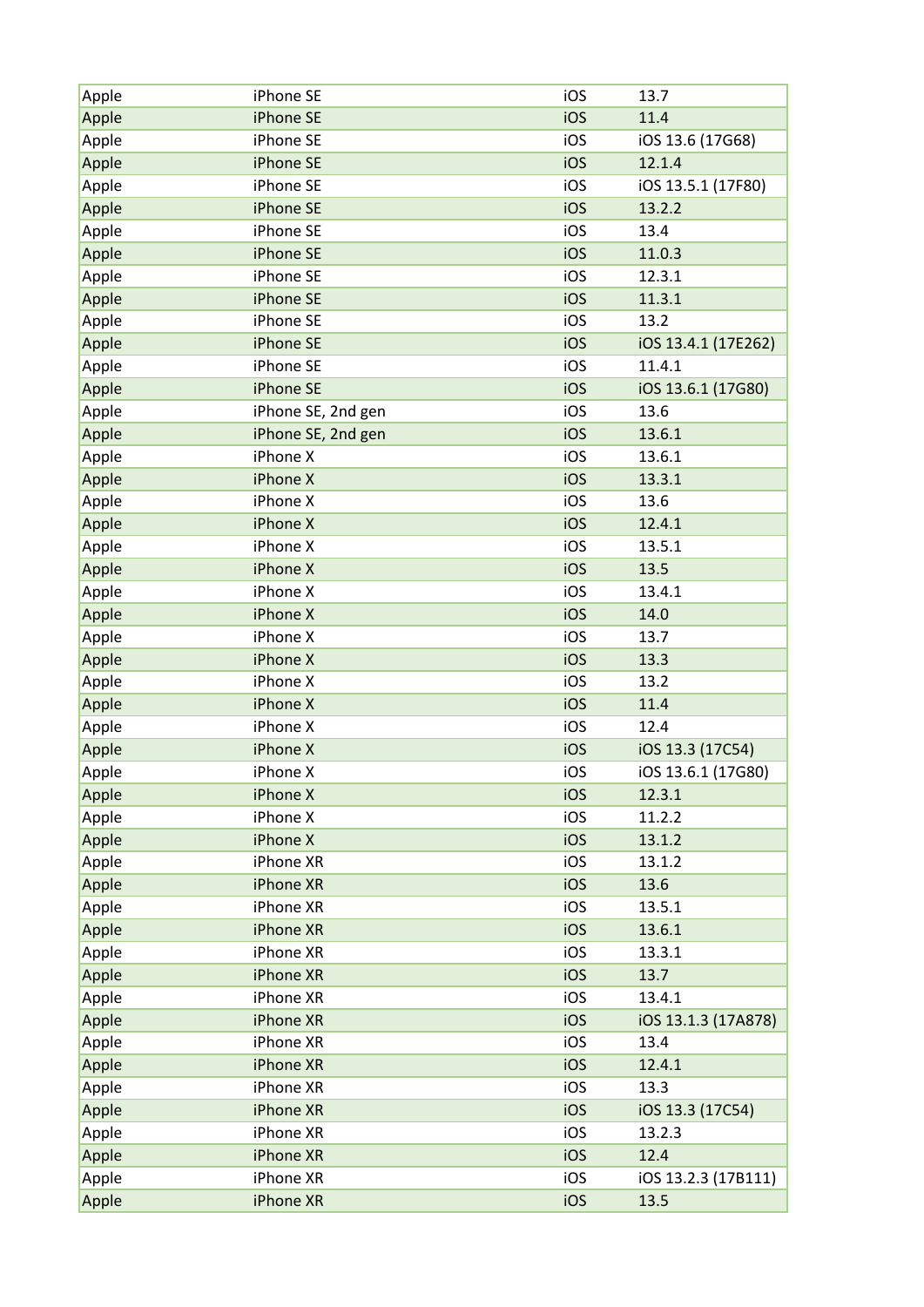| Apple          | iPhone XR                   | iOS     | iOS 13.6 (17G68)    |
|----------------|-----------------------------|---------|---------------------|
| Apple          | iPhone XR                   | iOS     | iOS 13.5.1 (17F80)  |
| Apple          | iPhone XR                   | iOS     | iOS 12.1.2 (16C104) |
| Apple          | iPhone XR                   | iOS     | iOS 12.4.1 (16G102) |
| Apple          | iPhone XR                   | iOS     | iOS 13.6.1 (17G80)  |
| Apple          | iPhone XR                   | iOS     | iOS 13.3.1 (17D50)  |
| Apple          | iPhone XR                   | iOS     | iOS 13.2 (17B84)    |
| Apple          | iPhone XR                   | iOS     | 13.1.3              |
| Apple          | iPhone XR                   | iOS     | iOS 12.3.1 (16F203) |
| Apple          | iPhone XS                   | iOS     | 13.6.1              |
| Apple          | iPhone XS                   | iOS     | 13.7                |
| Apple          | iPhone XS                   | iOS     | 13.5.1              |
| Apple          | iPhone XS                   | iOS     | 13.5                |
| Apple          | iPhone XS Max               | iOS     | 13.5                |
| Apple          | iPhone XS Max               | iOS     | 13.6.1              |
| Apple          | iPhone XS Max               | iOS     | 13.6                |
| Apple          | iPhone XS Max               | iOS     | iOS 13.6.1 (17G80)  |
| Apple          | iPhone XS Max               | iOS     | 13.5.1              |
| LGE            | LG-H870                     | Android | 8.0                 |
| <b>LGE</b>     | <b>LG-H870</b>              | Android | 9.0                 |
| LGE            | LG-H870                     | Android | 7.0                 |
| LGE            | <b>LG-K220</b>              | Android | 6.0                 |
| Apple          | MacBook Pro (15-inch, 2018) | macOS   | 10.15.6             |
| Xiaomi         | MI 5s Plus                  | Android | 8.0                 |
| Xiaomi         | Mi 9T Pro                   | Android | 10.0                |
| motorola       | moto g(6) plus              | Android | 9.0                 |
| motorola       | motorola one action         | Android | 10.0                |
| motorola       | motorola one macro          | Android | 9.0                 |
| <b>OnePlus</b> | ONEPLUS A3003               | Android | 9.0                 |
| <b>OnePlus</b> | ONEPLUS A5000               | Android | 9.0                 |
| <b>OnePlus</b> | ONEPLUS A6003               | Android | 10.0                |
| Google         | Pixel                       | Android | 10.0                |
| Google         | Pixel 2                     | Android | 10.0                |
| Google         | Pixel 3a                    | Android | 10.0                |
| Xiaomi         | POCOPHONE F1                | Android | 10.0                |
| Xiaomi         | Redmi Note 8T               | Android | 9.0                 |
| samsung        | <b>SM-A310F</b>             | Android | 7.0                 |
| samsung        | SM-A320FL                   | Android | 8.0                 |
| samsung        | SM-A320FL                   | Android | 7.0                 |
| samsung        | <b>SM-A405FN</b>            | Android | 10.0                |
| samsung        | <b>SM-A520F</b>             | Android | 8.0                 |
| samsung        | <b>SM-A530F</b>             | Android | 9.0                 |
| samsung        | <b>SM-A705FN</b>            | Android | 10.0                |
| samsung        | SM-G398FN                   | Android | 10.0                |
| samsung        | SM-G715FN                   | Android | 10.0                |
| samsung        | SM-G920F                    | Android | 7.0                 |
| samsung        | SM-G930F                    | Android | 8.0                 |
| samsung        | <b>SM-G935F</b>             | Android | 8.0                 |
| samsung        | SM-G950F                    | Android | 9.0                 |
| samsung        | SM-G960F                    | Android | 10.0                |